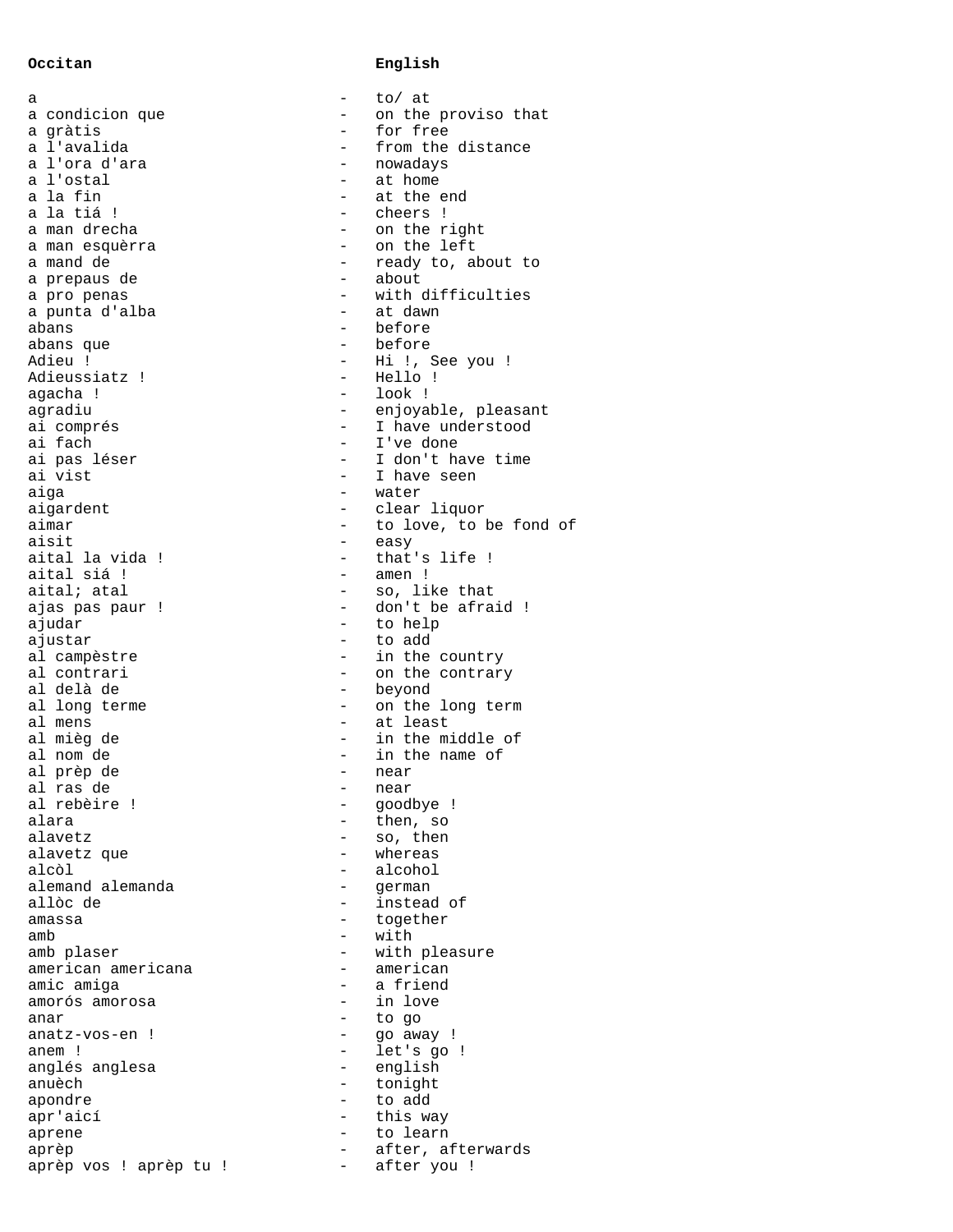après - after, afterwards aprochar - to approach aquel aquela - that aqueste aquesta aqueste còp  $\overline{\phantom{a}}$  - this time aquí - here, there<br>aquí d'ont veni - from where - from where I come aquò - that - is that all ? aquò va sens dire  $-$  it goes without saying ara<br>ara - now<br>ara o jamai - now - now or never ara rai !  $-$  it's gonna be fine now ! arser - yesterday at night atal coma - (just) as auèi - today autre autra aval - over there aver besonh de<br>aver costuma de aver costuma de  $\begin{array}{ccc} - & + & + \end{array}$  to be used to aver enveja de  $\begin{array}{ccc} - & + \end{array}$  to feel like aver enveja de - to feel like aver l'astre<br>
aver l'espèr que  $\overline{a}$  - to be lucky<br>
- to hope that aver l'espèr que  $\begin{array}{ccc} - & + & + \end{array}$  to hope that aver léser aver léser - to have time aver paur  $-$  to be frightened, to be afraid aver talent - to be hungry aviat - soon, fast balhar / donar - to give bandat bandada - drunk bastard bastarda<br>bastir bastir - to build bèl bèla  $\qquad \qquad$  - big, tall, handsome bèlga bèlga - belgian - Belgium benlèu - maybe bensai - maybe benvenguts !  $-$  welcome ! beure  $\overline{\phantom{a}}$  to drink blanc - white blau blava bolegar - to move<br>bon aniversari ! - happy b - happy birthday ! bon apetís ! - enjoy your meal !<br>Bon jorn ! - Hello ! Bon jorn ! - Hello !<br>bona annada ! - happy n bona annada ! - happy new year ! bona nuèch ! - good night !<br>botar - to put - to put butar - to push - to dive caçar  $\qquad$  - to hunt cada - each, every cada jorn  $\qquad \qquad$  - each day cadun - each person cagar - to fuck up, to take a shit<br>
cai e lai - here and there <sup>c</sup>ai e lai - here and there<br>cal dire - it has to be sa cal dire<br>
cal que diga
entical cal que diga
entical cal que diga
entical cal que diga
entical cal que diga
entical cal que diga cal que diga - I have to say cal que vos diga<br>
cala-te ! - Shut up ! - shut up !<br>- crasy caluc caluga cambiar - to change Cambria<br>Canadenc canadenca canadian - canadian canadenc canadenca càncer - cancer cansat cansada cantar - to sing caochoc - rubber<br>caouelà - rubber<br>- nevert! çaquelà - nevertheless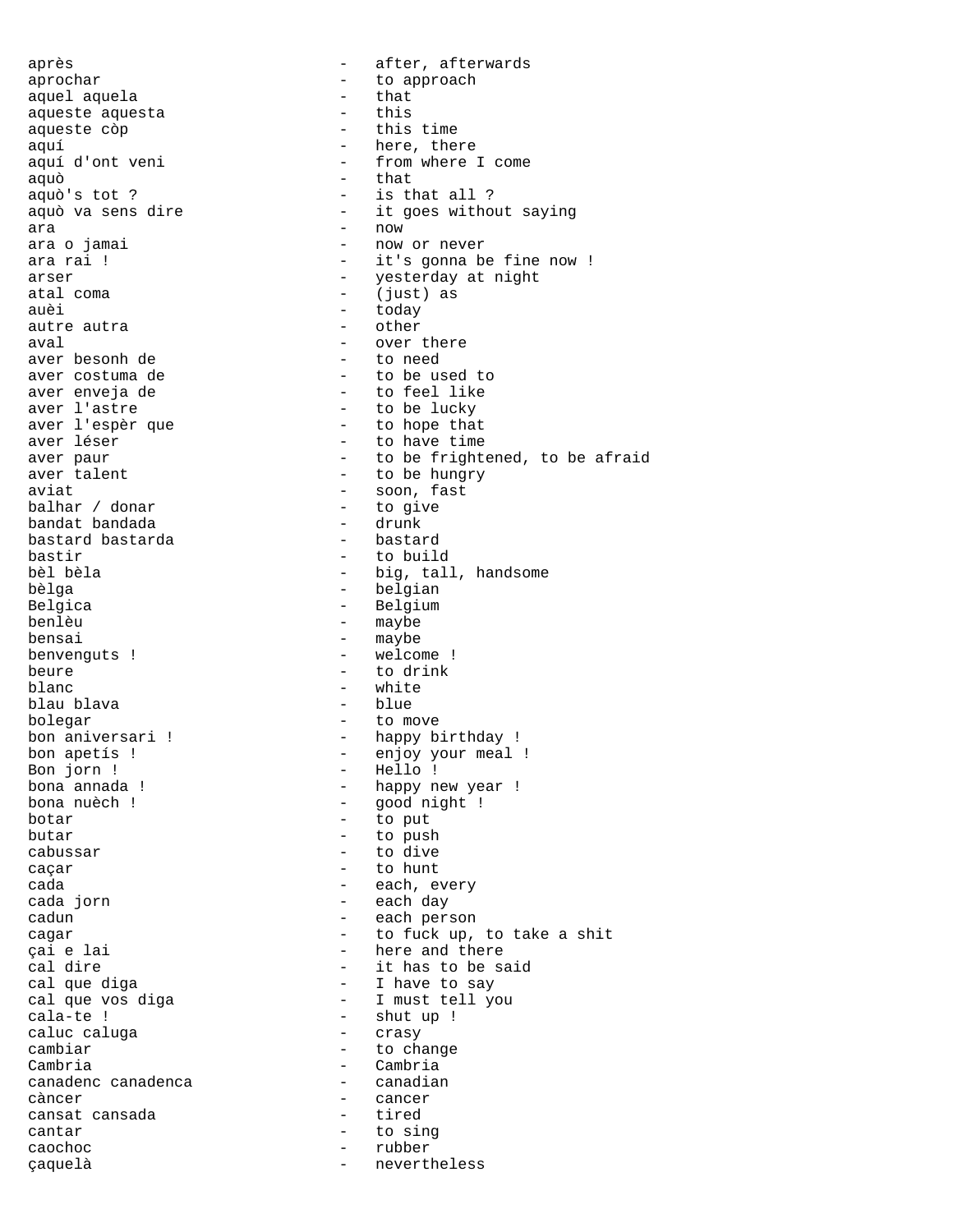car cara - dear caraco caraca - gipsy carbòni - carbon Carcin - Quercy cardenal  $-$  cardinal carestiós - expensive cargar - to carry catalan catalana<br>Catalonha - Catalogna caud cauda  $\qquad \qquad \qquad -$  hot, warm Cáurs - Cahors cercar - to seek, to look for cèrt cèrta - certain charrar - to chat China - China cinemà - cinema, the pictures, theater çò que de  $\begin{array}{ccc}\n\circ & - & \circ & \circ \\
\circ & \circ & \circ & \circ\n\end{array}$  as for, as far as ... is concerned  $\circ$ - what it is all about coma - like, as - as it is necessary come o ditz - as says come se  $-$  as if<br>comencide  $-$  I beg: - I begin to comprene  $-$  to understand compreni - I understand compreni pas - I don't understand compriguèri - I understood comptar que  $-$  to hope that conéisser - to know confessar - to confessar<br>
consumir - to consume - to consume<br>- agreed convengut conveguda convivéncia  $\overline{c}$  - tolerance<br>  $\overline{c}$  - tolerance<br>  $\overline{c}$  - right now - right now coralament - regards corras pas ! - don't run !<br>
cossí ? - how ?  $\cos s$ í ?  $\cos s$ í 2 - how ?  $\cos s$ í 0 sabes ? - how d - how do you know that ?<br>- anyway cossí que siá cossí se ditz ? - how do you say ? creire  $\overline{c}$  - to believe<br>
creire; créser - to believe - to believe créisser - to grow - to burn créser  $-$  to believe crompar - to buy crosar - to cruise crusèl crusèla d'ara endavant  $\qquad \qquad -$  from now on d'argent - money d'ora - early d'oradas <br/> - for hours d'un punt de vista  $-$  on a point of view dab - with daguejar  $-$  to covet daissar  $\overline{\phantom{a}}$  - to let, to leave dançar dançar based e de la contrada dançar dançar dançar dançar dançar dançar dançar dançar dançar dançar da de - of de biais que de bon far<br>de cap de biais - easy (to do)<br>- no way de cap de biais de còps  $\overline{\phantom{a}}$  - sometimes de còr  $-$  by heart de costum - usually de crostilhètas - crisps de mai - which is more - hard (to do) de pertot  $-$  everywhere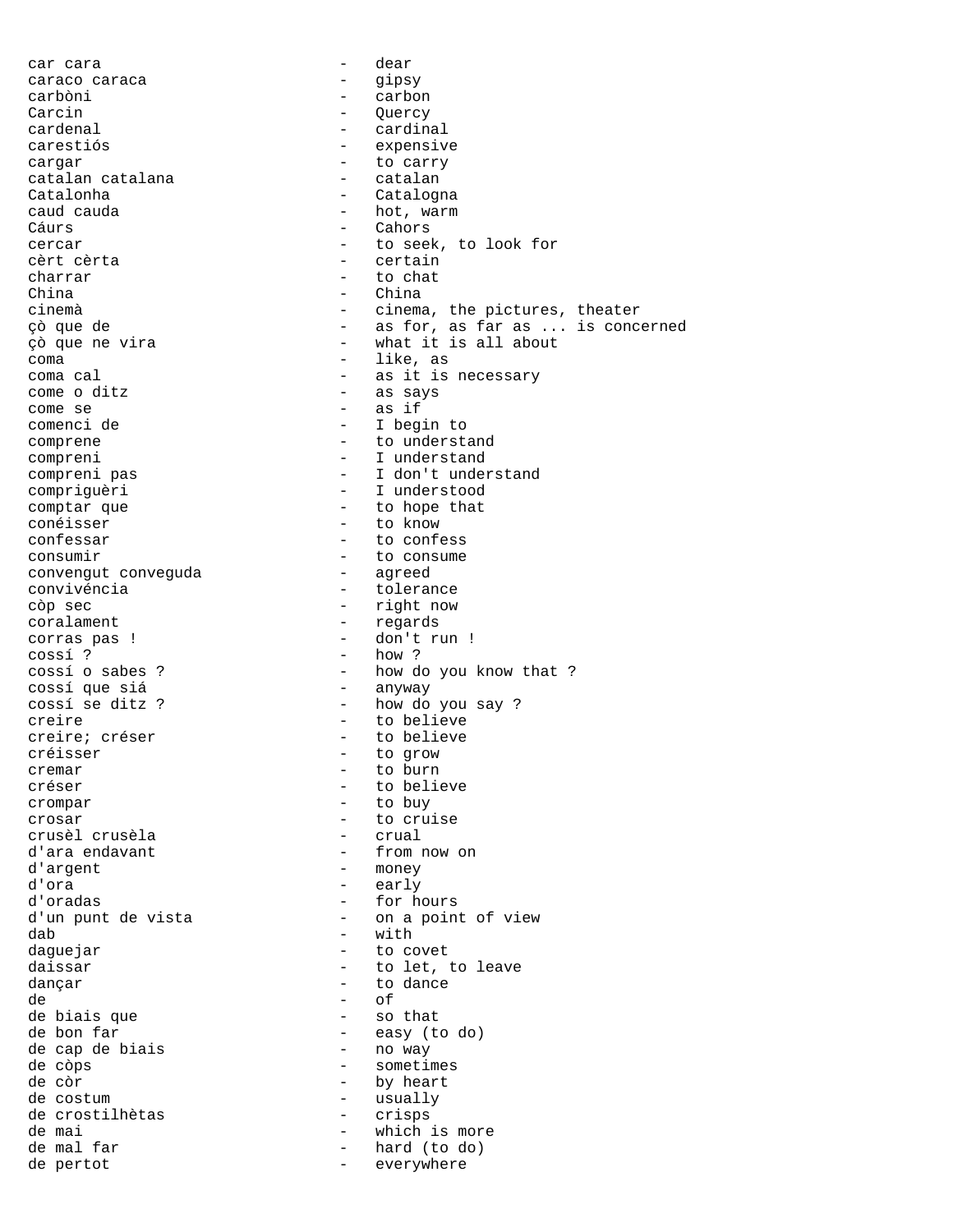de qual ? - whose ? de racacòr - unwillingly de tot biais  $\begin{array}{ccc} - & \text{anyway} \\ - & \text{outisd} \end{array}$ - outisde, outdoor defugir  $-$  to avoird degun - noone degun sap pas quora dejos - under, underneath deman de matin  $\frac{1}{2}$  - tomorrow deman de matin  $\frac{1}{2}$  - tomorrow - tomorrow morning demandar  $-$  to ask demorar a  $-$  to live in dempuèi - since, for desagradiu<br>desconegut desconeguda - unknown<br>- unknown desconegut desconeguda desempuèi  $-$  since, for desencusa-me - excuse-me desencusatz-me - excuse-me desirar - to wish<br>Desolat ! - sorry ! - sorry ! desparlar  $-$  to ramble despuèi  $-$  since, for destorbar - to disturb<br>dieu - qod dieu - god Dieu te cresca ! - Gesundheit !<br>diga-li ! - tell him ! - tell him ! diga-me - tell me - say it ! digatz ! - hello (on the phone) dins - in dintrar  $\qquad \qquad -$  to come in, to come back<br>dire  $\qquad \qquad -$  to sav dire to say<br>dobert - to say<br>- open - open<br>- to open dobrir / dubrir Dòna - Mrs  $-$  thus dondar - to overcome dont  $-$  of which, whose Dordonha - Dordogne dormir - to sleep<br>dos doas - two - two dos doas dotze - twelve dragar - to cruise<br>drech drecha - to cruise<br>- straight, drech drecha - straight, right<br>dur dura - hard - hard dur dura - hard duradís duradissa  $\begin{array}{ccc} - &$  durable, lasting<br>duscas  $\begin{array}{ccc} - &$  until, up to - until, up to e  $-$  and  $-$  and  $$ e alara ?  $-$  so what ? e mai - even if ebrèu ebrèa - hebrew el - he - himself ela - she<br>elementari - she<br>- elem - elementary els elas - they - in case that<br>- at en cò de - at en dedins de<br>en defòra de en defòra de - outside of en despièch de  $\begin{array}{ccc} - & \text{in spite of} \\ - & \text{online} \end{array}$ - online en occitan  $-$  in occitan en òme - as a man encara - again encara un còp  $\qquad \qquad$  - once more, once again endacòm mai endacòm mai endacòm mai entre somewhere somewhere else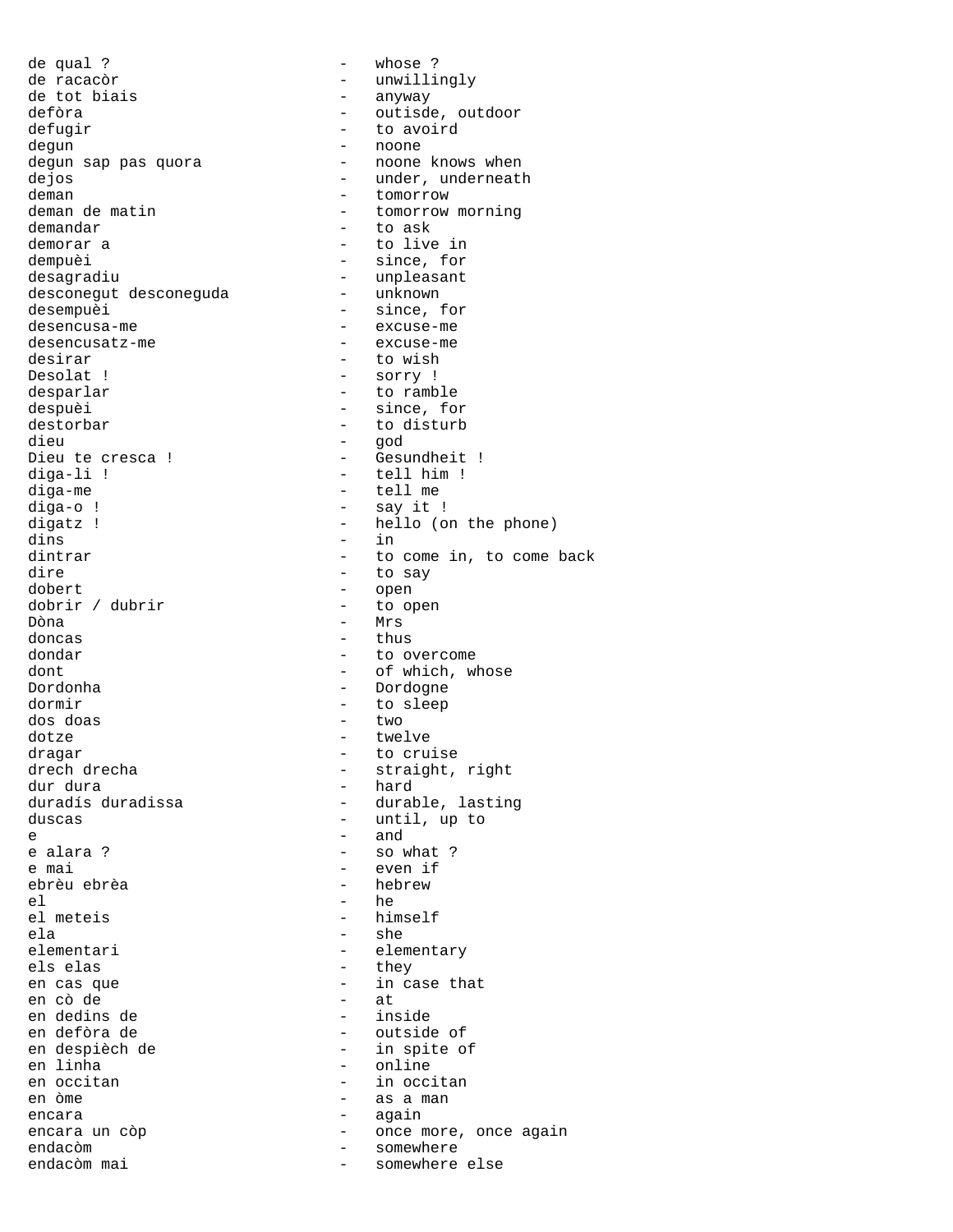enganar - to cheat, to mislead, to fool Enric - Eric ensajar - to try ensenhar - to teach<br>èra - to teach<br>- was èra - was èras  $-$  you were èri - I was es de ta fauta - it's your fault - it's our interest to es ora de  $-$  it's time to es pas la pena de  $-$  it's no use to escota ! - listen ! Espanha - Spain espanhòl espanhòla esperar - to wait esquí - ski èsser - to be èsser d'accòrdi - to agree èsser de pès - to be standing estrange estranja - strange estrangièr estrangièra - foreign, foreigner estranh estranha - strange èstre - to be <sup>-</sup> to be or not to be<br>- to be èstre; èsser - to be europèu europèa exceptat que  $\qquad \qquad -$  except that excusa-me  $\overline{\phantom{a}}$  excuse-me excusatz-me  $\qquad$  - excuse-me exprès  $\qquad \qquad \qquad -$  on purpose fàcia a - in front of faguèri quicòm - I did something, I made something fai-o ! <sup>-</sup> do it ! - do it ! fai-o lèu ! - do it s fai-o lèu ! - do it soon !<br>fai tirar ! - - - - - - - - - - move ahead fai tirar ! - move ahead - to take a piss fait fach<br>far / faire  $f$  - done - to do, to make far flòri  $-$  to succeed far la cara / far lo morre - to sulk far la fèu - to party far la fèu<br>far la figa - to take the piss<br>far linguèta a qualqu'un - to do a blowjob to someone far linguèta a qualqu'un<br>far marmanda far marmanda  $\overline{\phantom{a}}$   $\overline{\phantom{a}}$   $\overline{\phantom{a}}$  to succeed, to be succesful<br>far masèl  $\overline{\phantom{a}}$   $\overline{\phantom{a}}$  to kill the pig far masèl<br>
far meuca<br>  $f$  to fail<br>  $f$  to fail far meuca  $-$  to fail<br>far pinhòla  $-$  to mast far pinhòla  $\begin{array}{ccc} - & + \text{to} & \text{masturbate} \\ \text{far véser} & - & \text{to show} \end{array}$ - to show felicitacions ! - congratulations !<br>fins a - up to until - up to, until fins ara  $-$  until now, so far fins que  $-$  until fiol  $-$  fuel fòrça - very, a lot of forenc forenca fotbòl - football / soccer fotre - to fuck - brother França<br>francimand francimanda<br>- French (derog.) francimand francimanda<br>francimandejar - to speak French (derog.) francisme - gallicism<br>freq freia - cold freg freja fresc fresca <br/> - chill, fresh gai - gay gaireben - almost Gallas gallés gallesa - welsh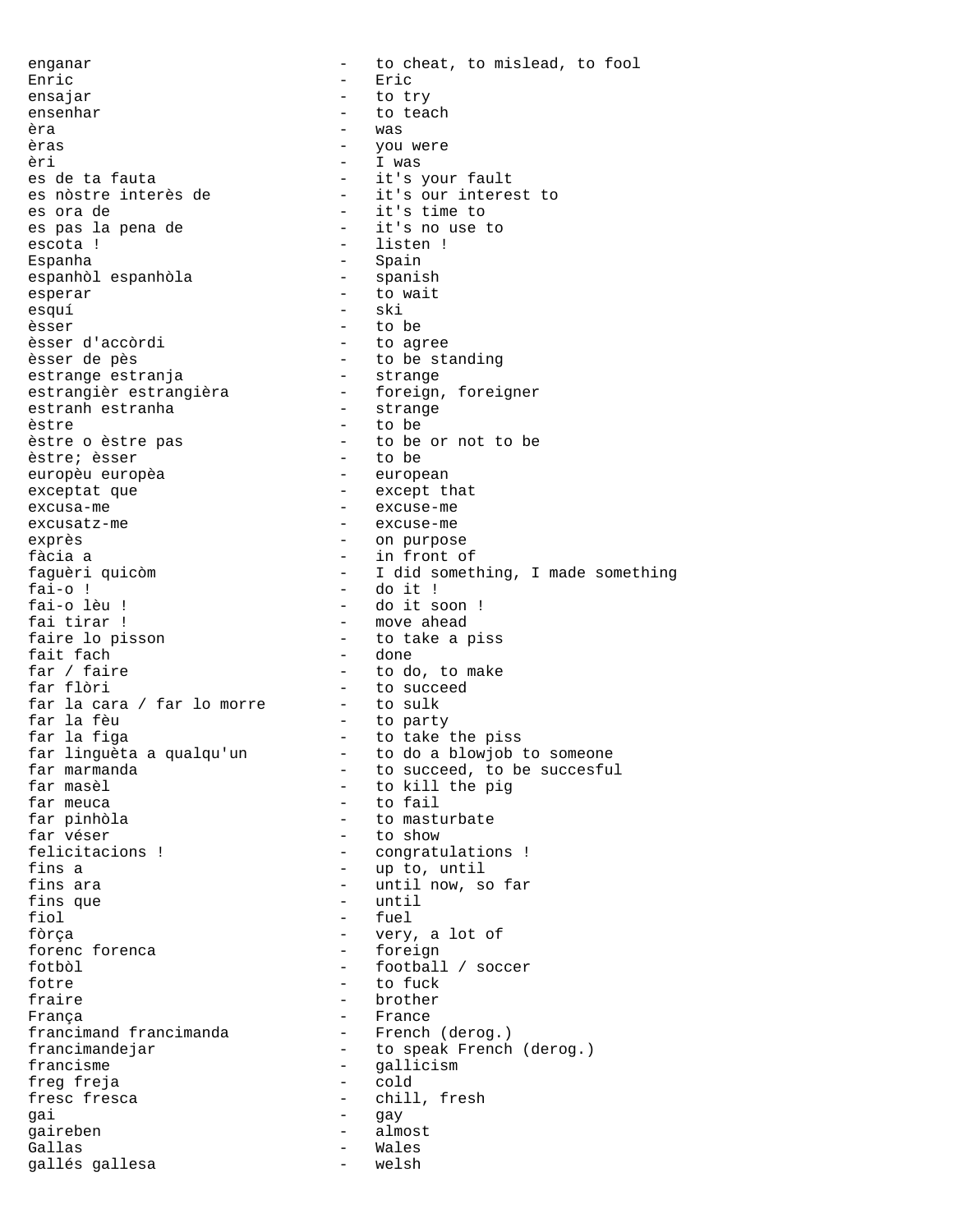Gàllia - Gall gausar - to dare gelós gelosa - jealous genièr  $-$  January Guilhem - William - William<br>i a - there is i a - there is, there are - there's room i a degun ? - is there anyone ?<br>i a mai que tu dins lo mond - you're not the on - you're not the only one on earth ièr  $-$  yesterday ièr de ser  $-$  yesterday at night ièr de vèspre  $-$  yesterday at night ieu - I, me ieu tanben - me too ieu tanpauc<br>illegal illegala - me neither<br>- illegal - illegal illegal illegala impossible - impossible insistir - to insist io - me, I ipocrita - hypocrite Itàlia - Italy ja - already Jacme / Jaume jamai - never jamai encara  $\qquad -$  never before Japon<br>japonés japonesa Japanese japonés japonesa jo - me, I Joan - John Jòrdi - George jos - under - Jew, jewish jove - young - young - young - young - young - young - young - young - young - young - young - young - young - young - young - young - young - young - young - young - young - young - young - young - young - young - young -- drinks (time) l'astre - luck l'avenidor<br>l'endreit que de l'endreit que les les places de la place de la place de la place de la place de la place de l<br>le place de la place de la place de la place de la place de la place de la place de la place de la p l'endreit que  $\qquad \qquad -$  the place where <br>l'engèni  $\qquad \qquad -$  the mind, the go - the mind, the genius l'espèrma - the sperm l'esquina - the back l'est - east<br>l'immobiliari - estat - estate property / real estate<br>- the West l'Occident<br>l'oèst l'oèst<br>1'ortografia - the west<br>2011 - the speking l'ortografia<br>1'Union Europèa - the European<br>- the European l'Union Europèa - the European Union<br>l'usatge de - the use of - the use of la - the la bala  $\qquad \qquad -$  the bullet la bala - the ball la banana  $\qquad \qquad$  - the banana la batalha  $-$  the battle la batèsta  $-$  the fight la Bíblia - the Bible la bièrra / la cervesa la boita - the box, the night club la bòria / la bòrda<br>la botiga la botiga  $\begin{array}{ccc} & - & \text{the shop} \\ \text{la cabra} & - & \text{the qoat} \end{array}$ - the goat la cadièra  $-$  the chair la cambra - the bedroom la carrièra  $-$  the street la chiminièra  $\qquad \qquad -$  the chimney, the fireplace la ciutat<br>la civilizacion - The city<br>divilisation - civilisation la civilizacion chief chief chief chief chief chief chief chief chief chief chief chief chief chief chief chief la clòsca - the skull la comuna  $\qquad \qquad -$  the townhall, the cityhall la cosina  $\qquad \qquad \qquad -$  the kitchen, the cousin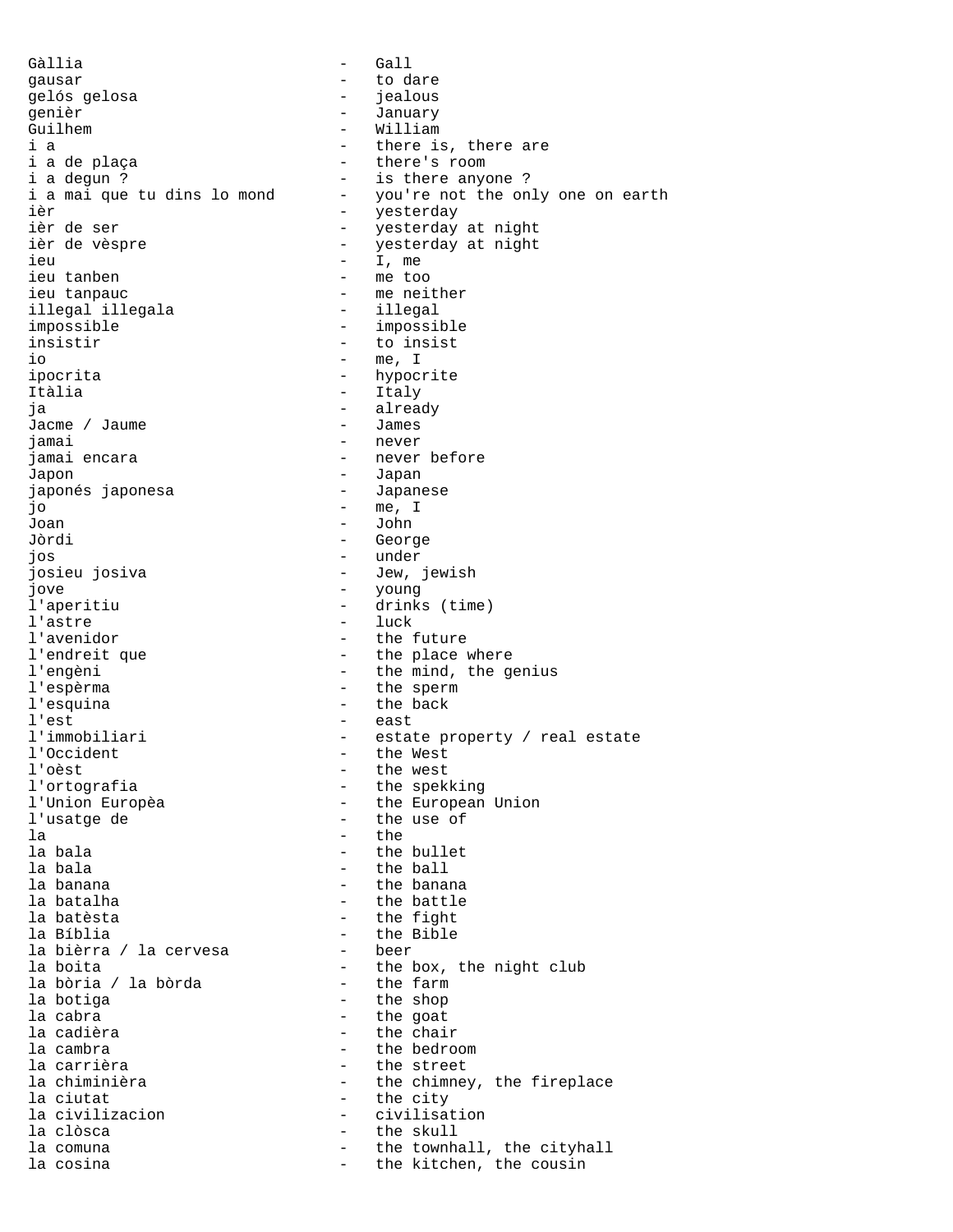| la davalada        |                          | autumn / fall               |
|--------------------|--------------------------|-----------------------------|
| la dintrada        |                          | the hall, the entrance      |
| la doana           |                          | customs                     |
| la docha           |                          | the shower                  |
| la doçor           |                          | the softness, the sweetness |
| la dolor           | $\overline{\phantom{0}}$ | the pain                    |
| la dròga           |                          | the drug                    |
| la dròlla          | $\overline{\phantom{0}}$ | the girl                    |
| la durada          |                          | the length                  |
| la fadarèla        | $\overline{\phantom{0}}$ | the fairy                   |
| la familha         |                          | the family                  |
| la farina          | $\overline{\phantom{0}}$ | flour                       |
| la feda            |                          | the sheep                   |
| la fenèstra        | $\overline{\phantom{0}}$ | the window                  |
| la fibra           |                          | the fever                   |
| la ficcion         | $\overline{\phantom{0}}$ | fiction                     |
| la figa            |                          | the fig                     |
| la filha           |                          | the daughter                |
| la filosofia       | $\qquad \qquad -$        | philosophy                  |
| la flor            |                          | the flower                  |
|                    |                          | the forèst                  |
| la forèst          |                          |                             |
| la frucha / frut   |                          | fruit                       |
| la galina          |                          | the hen                     |
| la qendarmalha     |                          | the cops                    |
| la girafa          |                          | the giraffe                 |
| la gleisa          |                          | the church                  |
| la quèrra          | $\overline{\phantom{0}}$ | the war                     |
| la jungla          |                          | the jungle                  |
| la jurada          |                          | the jury                    |
| la lavanda         |                          | lavanda                     |
| la leiçon          | $\qquad \qquad$          | the lesson                  |
| la lenga           |                          | the language, the tongue    |
| la leona           | $\overline{\phantom{0}}$ | the lioness                 |
| la librariá        |                          | the bookshop                |
| la limanda         | $\overline{\phantom{0}}$ | the closet                  |
| la liura esterling |                          | sterling                    |
| la lum             | $\overline{\phantom{0}}$ | the light                   |
| la luna            |                          |                             |
|                    |                          | the moon                    |
| la lutz            | $\qquad \qquad -$        | the light                   |
| la majofa          | $\overline{\phantom{0}}$ | the strawberry              |
| la man             | $\overline{\phantom{0}}$ | the hand                    |
| la mandra          |                          | the fox                     |
| la mar             |                          | the sea                     |
| la menina          |                          | granny                      |
| la mirga           |                          | the mouse                   |
| la musica          |                          | the music                   |
| la nèu             |                          | snow                        |
| la nuèch           |                          | the night                   |
| la palma           |                          | the ball                    |
| la patz            |                          | peace                       |
| la pauma           |                          | the ball                    |
| la paur            |                          | the fear                    |
| la pèl             |                          | the skin                    |
| la pelòta          |                          | pelote, ball                |
| la penche          |                          | the comb                    |
| la pendula         |                          | the clock                   |
|                    |                          |                             |
| la pera            |                          | the pear                    |
| la perfeccion      |                          | perfection                  |
| la persega         |                          | the peach                   |
| la pèsta           |                          | the plague                  |
| la piscina         |                          | the swimming pool           |
| la plaja           |                          | the beach                   |
| la planeta         |                          | the planet                  |
| la pluèja          | $\overline{\phantom{0}}$ | the rain                    |
| la polícia         |                          | the police                  |
| la poma            |                          | the apple                   |
| la pòrta           |                          | the door                    |
| la potinga         |                          | the drug                    |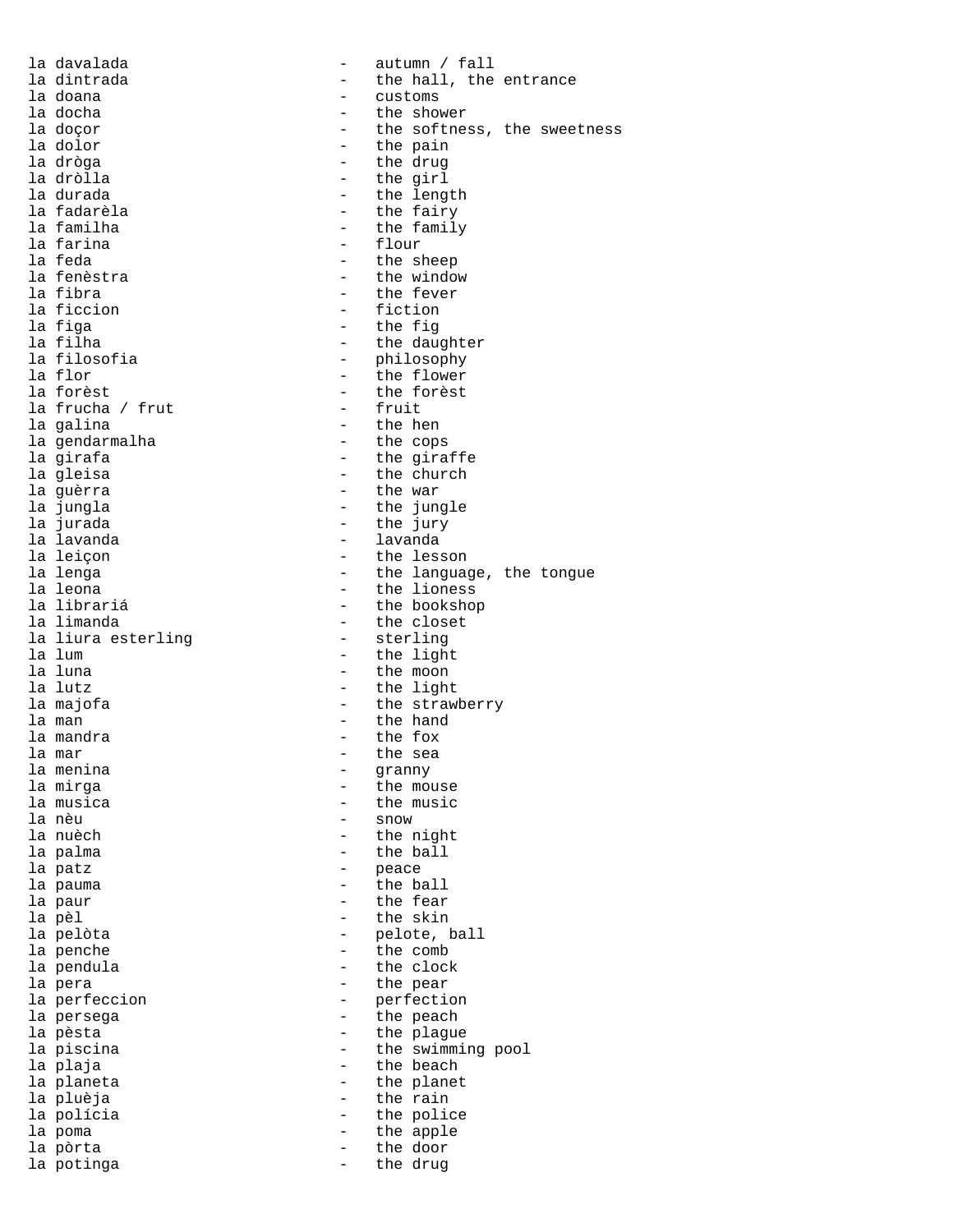la prada  $-$  the prairie la premsa  $-$  the press la preson - prison / jail la prima - spring la princessa<br>la princessa - the princess<br>la pruna - the plum la pruna  $\qquad \qquad -$  the plum  $\qquad \qquad -$  the plum  $\qquad \qquad -$  the radio la ràdio - the radio la rason<br>la rason perqué de la contrata de la reason<br>de la rason perqué de la contrata de la reason<br>de la reason - the reason why la rauba <sup>-</sup>  $\frac{1}{2}$  - the dress<br>la recèrca  $\frac{1}{2}$  - the resear la recèrca  $\begin{array}{ccc} 1 & - & \text{the research} \\ 1 & - & \text{the queen} \end{array}$ la reina  $\begin{array}{ccc} & - & \text{the queen} \\ \text{la revista} & - & \text{the mean} \end{array}$ - the magazine la ribièra  $-$  the river la sanetat  $-$  health la sang  $\qquad \qquad -$  blood la seguida - the following, the sequel la seguretat - security la selva<br>la serena - the forest<br>la serena - the mermai la serena  $\begin{array}{ccc} - & + \text{ the mermaid} \\ - & \text{ the snake} \end{array}$ la sèrp - the snake - the soup la sortida<br>la tantossada - the afte: la tantossada - the afternoon<br>la tardor - the altumn, fall la tardor  $\begin{array}{ccc} \n\text{1a taudor} \\
\text{2a taula} \\
\text{3a taula} \\
\end{array}$  - autumn, fall - the table la telaranha  $-$  the web la television - the television la terrassa - the terrace la teulada - the roof la tòca - the goal - the cow<br>- the car la veitura; l'autò<br>la vèrga la vèrga - the penis la vergonha  $\qquad \qquad$  - the shame  $\qquad$  the truth la vertat  $\begin{array}{ccc} & - & \text{the truth} \\ \text{la } & - & \text{I can see} \end{array}$ la vesi  $\begin{array}{ccc} - & 1 & \text{can see her} \\ - & 1 & \text{can see her} \end{array}$ - life la vida vidanta  $-$  everyday life la vila - the town - the town las - the - the trousers las braietas - briefs las cerièras - the cherries las claus  $\qquad \qquad -$  the keys<br>las crompas  $\qquad \qquad -$  the groce las crompas  $\qquad \qquad \qquad -$  the groceries<br>las lassa  $\qquad \qquad -$  tired las lassa - tired - the United Nations las novèlas  $\qquad \qquad \qquad$  - the news  $\qquad \qquad \qquad$  the news  $\qquad \qquad \qquad$  - holidays, - holidays, vacation legir  $-$  to read léser - time lèst lèsta - ready lèu - soon, fast - quick levat - except - except that lo - the lo balcon  $\qquad$  - the balcony<br>lo balèti  $\qquad$ - the party lo balèti  $\qquad \qquad -$  the party<br>lo balon  $\qquad \qquad -$  the ballow lo balon - the balloon, the ball<br>lo banh - the bath<br>- the bath lo banh  $\qquad$  - the bath  $\qquad$  - the bath  $\qquad$  - the boat - the boat lo bòsc - the forest, the wood lo braç - the arm lo bus / lo carri - the bus / the coach<br>lo cactus - the cactus lo cactus  $\qquad \qquad \qquad -$  the cactus  $\qquad \qquad -$  the cactus  $\qquad \qquad -$  the armchai - the armchair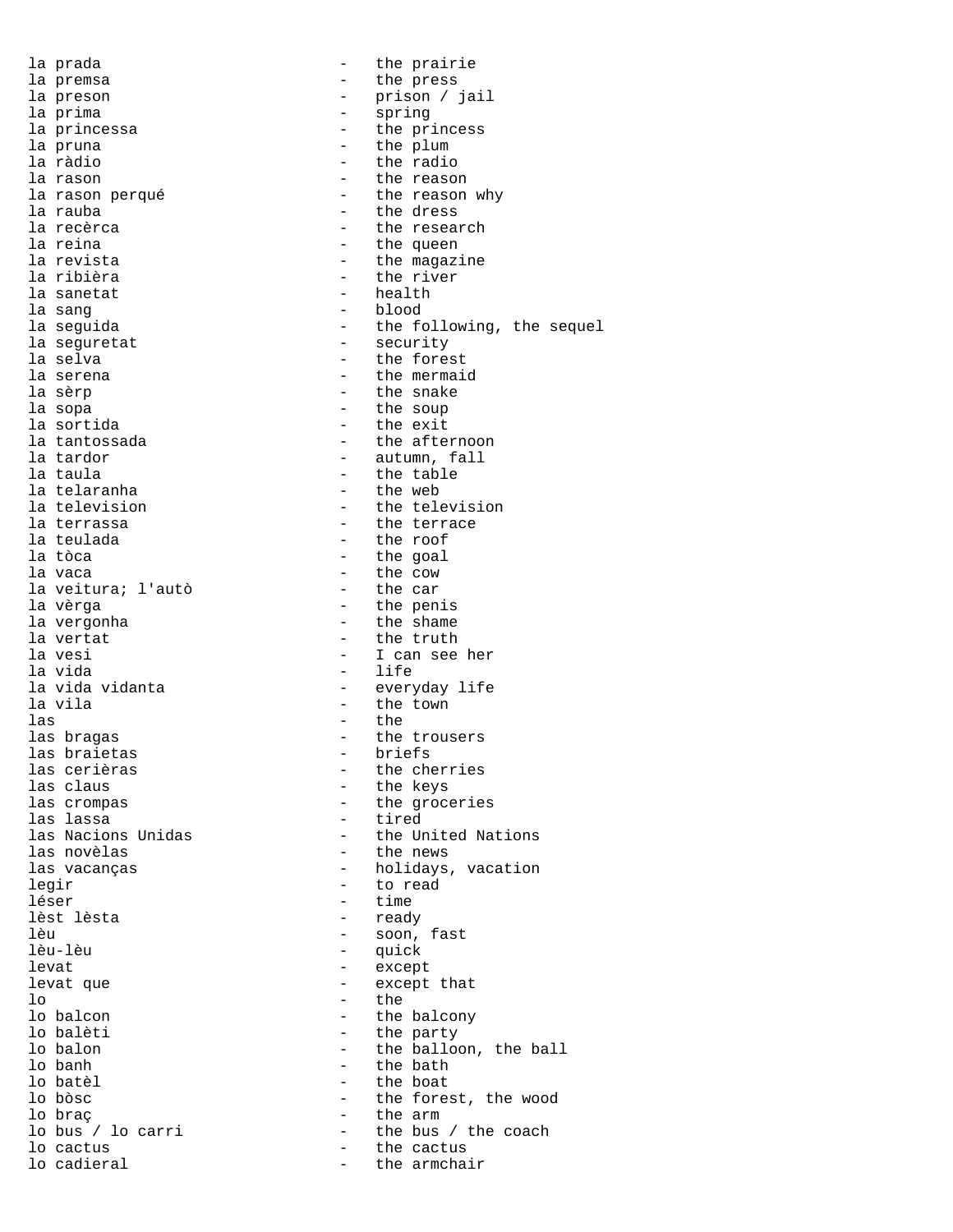lo cagaròl  $-$  the snail lo calfatge - the heating lo cambajon lo campèstre  $\qquad \qquad \text{the count}$ rside lo can; lo gos<br>lo canton lo canton and the corner, the fireplace lo cap - the head lo cap me dòl - I have a headache - the castle lo caumatge  $\qquad \qquad -$  unemployment lo cèl  $\overline{\phantom{a}}$  - the sky<br>lo citron  $\overline{\phantom{a}}$  - lemon lo citron - lemon - college<br>- the beginning lo començament  $-$  the beginning lo comerciant la comercianta - the shopkeeper lo conilh / lo lapin the rabbit lo conselh - the council / advice lo conselh - the council / advice<br>
lo cònsol - the mayor<br>
lo continent - the continent<br>
- the continent lo continent  $\begin{array}{ccc} - & + \text{ the continent} \\ - & \text{ the heart} \end{array}$ lo còr - the heart lo coratge  $\qquad \qquad -$  courage  $\qquad \qquad -$  courage  $\qquad \qquad -$  mail - mail lo còs - the body lo cosin - the cousin - the crab lo crocodil and the crocodile the crocodile lo dacòs ann ann ann an the thing, the stuff lo dalfin - the dolphin lo degan - the dean lo dejunar - the breakfast<br>lo desvolopament - the developme lo desvolopament<br>lo det development<br>lo det development<br>det designation of the finger lo det  $-$  the finger lo diable  $\qquad \qquad$  - the devil lo diccionari  $-$  the dictionary<br>lo dinamisme  $-$  the dynamism lo dinamisme<br>
lo dinnar
–
the dynamism<br>
–
the dinner
–
the dinner
–
the dinner
–
the dinner
–
the dinner
–
the dinner
–
the dinner
–
the dinner
–
the dinner
–
the dinner
–
the dinner
–
the dinner
–
the dinner
–
the dinner lo dinnar  $\qquad \qquad -$  the dinner<br>lo divòrci  $\qquad \qquad -$  the divorce lo divòrci - the divorce - the file lo drapèl  $-$  the flag lo dròlle - the boy lo fetge  $-$  liver, the guts (the courage)<br>lo filh  $-$  the son lo filh - the son - the philosopher<br>- cheese lo formatge<br>lo fornièr lo fornièr - the baker lo fotre  $\qquad \qquad -$  jizm, cum<br>lo fum  $\qquad \qquad -$  the smoke - the smoke lo gardian and the cowboy lo gas - gas lo gat; lo cat lo gojat  $\overline{a}$  - the boy lo golf - the gulf lo gòlf - golf lo gorilla - the gorilla lo gòt - the glass lo jardin  $\frac{1}{10}$  - the garden  $\frac{1}{10}$  - the garden  $\frac{1}{10}$  - the game lo jòc<br>lo jorn - the game<br>do jorn - the day lo jorn - the day - the judge<br>- the lo la los las<br>lo lemon lo lemon<br>lo lendeman de lemon<br>de les the formulation of the formulation of the formulation of the formulation of the formulation of the formulation of the formulation of the formulation of the formulation of the formulatio lo lendeman  $\qquad \qquad -$  the following day<br>lo leon  $\qquad \qquad -$  the lion - the lion lo libre - the book lo licèu - 6th grade / highschool<br>lo lièch - the bed lo lièch - the bed - the link<br>- lemon lo limon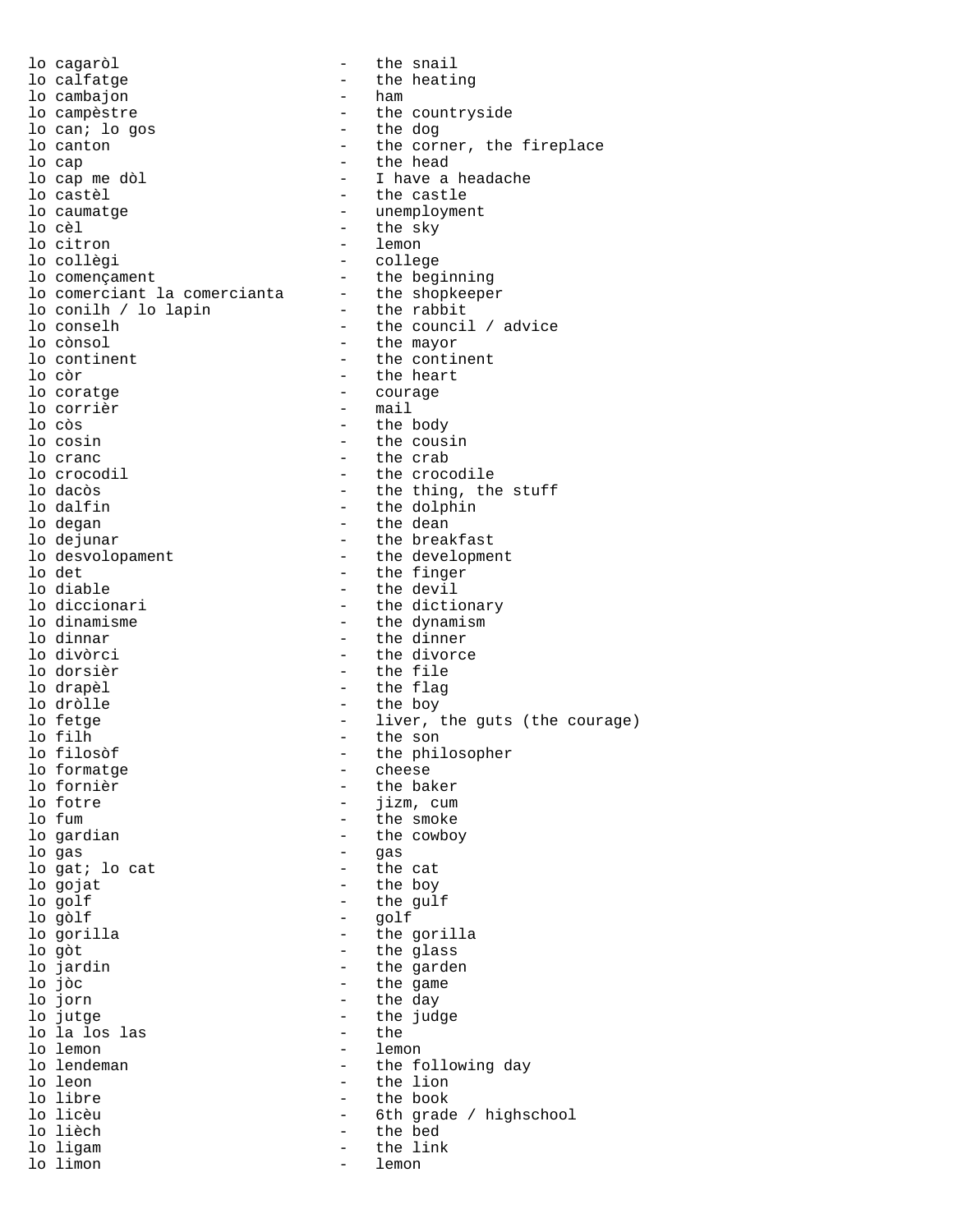lo mandre  $\qquad \qquad$  - the penis lo matin  $\qquad \qquad -$  the morning<br>lo membre  $\qquad \qquad -$  the room - the room lo mens the less lowercat the less of the less of the less of the less of the mark of the mark of the mark of the mark of the mark of the mark of the mark of the mark of the mark of the mark of the mark of the mark of the lo mercat  $\qquad \qquad -$  the market  $\qquad \qquad -$  the market  $\qquad \qquad -$  the master lo mèstre  $\qquad \qquad -$  the master<br>lo meteis  $\qquad \qquad -$  the same - the same<br>- the South lo miègjorn<br>lo mièlhs lo mièlhs<br>lo miralh de la comme de la comme de la comme de la comme de la comme de la comme de la comme de la comme de l<br>lo miralh de la comme de la comme de la comme de la comme de la comme de la comme de la comme de la c lo miralh  $\qquad \qquad -$  the mirror<br>lo mond  $\qquad \qquad -$  the world. lo mond<br>
lo mond entièr<br>
- the whole world<br>
- the whole world lo mond entièr<br>
lo monin<br>  $\frac{1}{2}$  - the monkey - the monkey lo musèu - the museum lo nas  $\begin{array}{ccc} - & \text{the nose} \\ - & \text{my nose} \end{array}$ - my nose is bleeding lo niu  $\overline{\phantom{a}}$  - the nest<br>lo nom - the name lo nom - the name lo nòrd - the North lo pairin  $\begin{array}{ccc} - & \text{the godfather} \\ - & \text{the countery,} \end{array}$ lo país  $-$  the country, the homeland, the village lo pan - bread lo papièr  $-$  paper lo passapòrt  $\overline{\phantom{a}}$  - the passport lo passat  $\overline{\phantom{a}}$  - the past lo passerat  $\qquad \qquad$  - the penis lo peis  $-$  fush lo penalti - the penalty (football) lo Pentagòn de l'anno 1988 - the Pentagone lo perfum  $-$  perfume lo perruquièr  $\overline{\phantom{a}}$  - the hairdresser lo personatge  $\overline{\phantom{a}}$  - the character lo pes - the weight<br>
lo pesquièr<br>
- the pond - the pond<br>- oil lo petròli lo pibol  $-$  the poplar lo pirata  $\overline{a}$  - the pirate lo pitre  $\qquad \qquad -$  the chest lo plaser  $-$  the pleasure lo pòble  $\qquad \qquad$  - the people lo poeta  $\overline{\phantom{a}}$  - the poet lo pompelmós  $-$  the grapefruit lo pòrc - the pig, pork lo pòrtafuèlha - the wallet lo portal  $\qquad \qquad -$  the portal<br>lo potingaire  $\qquad \qquad -$  the pharma lo potingaire  $\begin{array}{ccc} - & + \text{ the } \text{ } \text{pharmacist} \\ \text{lo } \text{ } \text{potz} \end{array}$ - the well lo prat  $-$  the field lo prejutjat  $\overline{\phantom{a}}$  - the prejudice lo prètz  $\overline{a}$  - the price lo primièr còp  $-$  the first time lo prince  $\overline{\phantom{a}}$  - the prince lo problèma - the problem lo professor  $-$  the professor lo public  $\qquad \qquad -$  the audience lo punt - the dot lo quadre; lo tablèu<br>lo quasèrn lo quasèrn - the notebook lo quite  $\begin{array}{ccc} - & + \text{the very} \\ - & \text{the string} \end{array}$ lo rajòl - the stream lo rasim  $\qquad \qquad -$  the grape<br>lo rat  $\qquad \qquad -$  the rat - the rat lo regent  $-$  the teacher lo rei - the king lo relòtge  $-$  the clock lo repais  $-$  the meal lo resson - the echo lo restaurant  $\qquad \qquad -$  the restaurant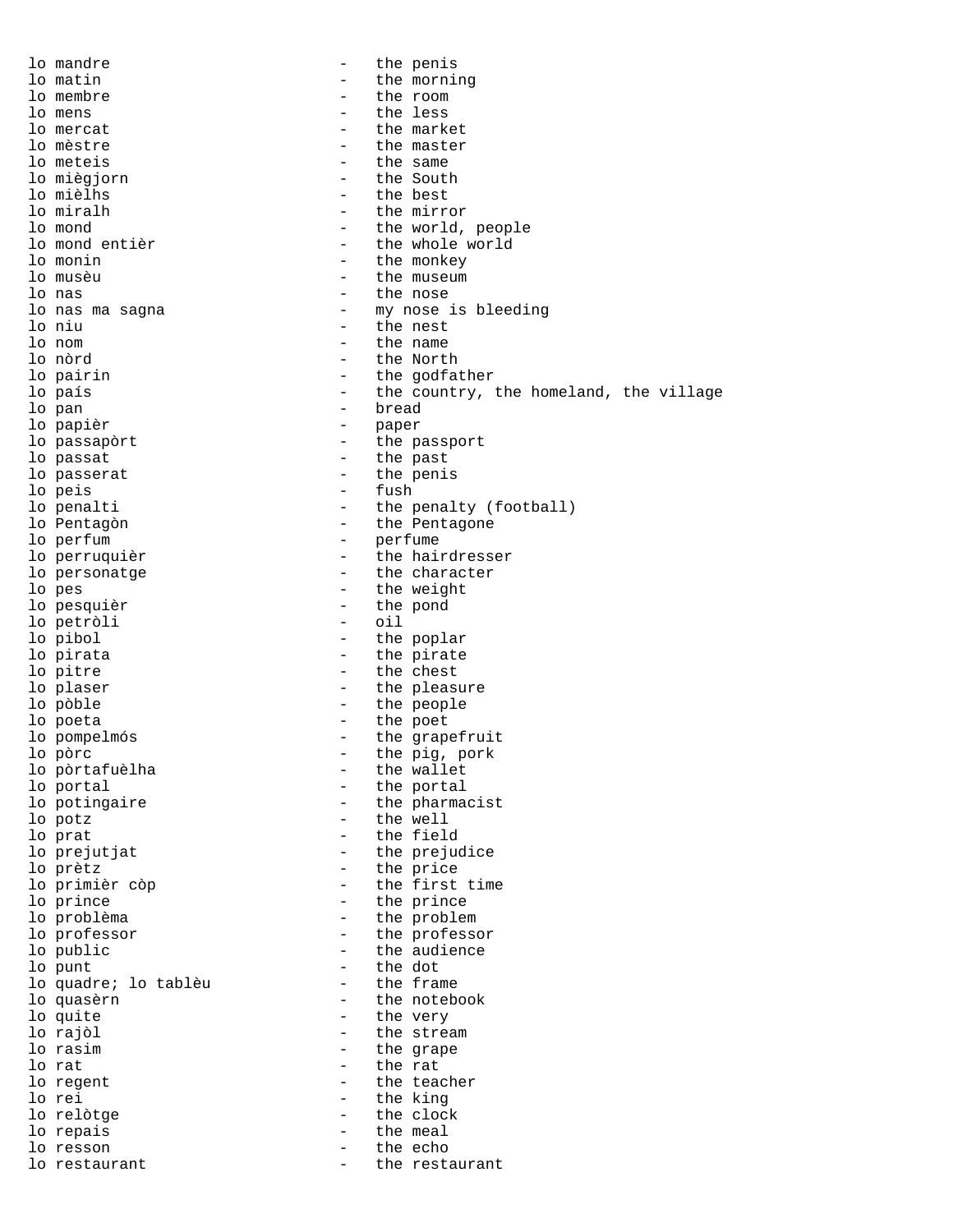lo riu  $-$  the brook, the river lo saber - knowledge lo ser  $\qquad$  - the evening  $\qquad$  - sex  $\qquad$  - sex  $\qquad$ lo sèxe - sex the wild boar lo solelh - the sun lo sopar  $\qquad$  - the supper  $\qquad$  - sugar  $\qquad$  - sugar  $\qquad$ lo sucre - sugar lo sud - the south - the south - the supernercat - the supern - the supermarket lo tantòst  $\begin{array}{ccc} - & \text{the afternoon} \\ - & \text{work} \end{array}$ lo trabalh<br>lo tren - the train lo trobar  $-$  the art of poetry lo vedèl<br>lo vejaire de la comme de la comme de la comme de la comme de la comme de la comme de la comme de la comme<br>de la comme de la comme de la comme de la comme de la comme de la comme de la comme de la comme de la comm - the opinion<br>- the wind lo vent / una aura<br>lo vèrb lo vèrb - the verb lo vesi entries and the set of the version of the version of the version of the version of the version of the v<br>
and the evening lo vèspre - the evening lo viatge  $\begin{array}{ccc} - & \text{the journey, the trip} \\ - & \text{the wine} \end{array}$ lo vin The wine<br>
lo zèbre  $\overline{a}$  - the zebra lo zèbre  $\overline{ }$  - the zebra  $\overline{ }$  $-$  the los afars - the business - business is business los dròlles - children - children los escacs - chess - the United States los gardi - I'm keeping those los grands<br>
los medià<br>
los medià<br>
- the press media los medià  $\begin{array}{ccc} - & \text{the press media} \\ \text{los parents} & - & \text{the parents} \end{array}$ - the parents luènh - far m'agrada - I like - I like to do something m'agradariá de <sup>-</sup> T'd like to mai  $-$  more mai o mens  $-$  more or less mai que mai  $-$  above all mai que per  $-$  not only f mai que per  $-$  not only for mai res / marres anything else maire - mother<br>malaisit - diffici malaisit - difficult<br>mandar - b send - to send manjar - to eat Maria - Mary<br>marrit marrida - bad - bad marrit marrida matar  $-$  to kill me'n chauti  $-$  I couldn't care less me'n pòdi pas empachar - I can't help it me cal + vèrb - I have to me fotes ! - you're getting on my nerves !<br>
meti<br>
- be careful, pay attention, ca - be careful, pay attention, caution melhor - better<br>menar - to driv menar  $-$  to drive mendre - slightest mens - less mentre que mentretant  $-$  in the meantime mercé non ! - no thank you ! mercé plan  $-$  thank you very much metre fòc a  $-$  to set fire to meu meuna - my minorizat minorizada - montar - montar - montar - montar - montar - montar - montar - montar - montar - montar  $$ montar  $-$  to go up, to organize montar una fèsta  $-$  to throw a party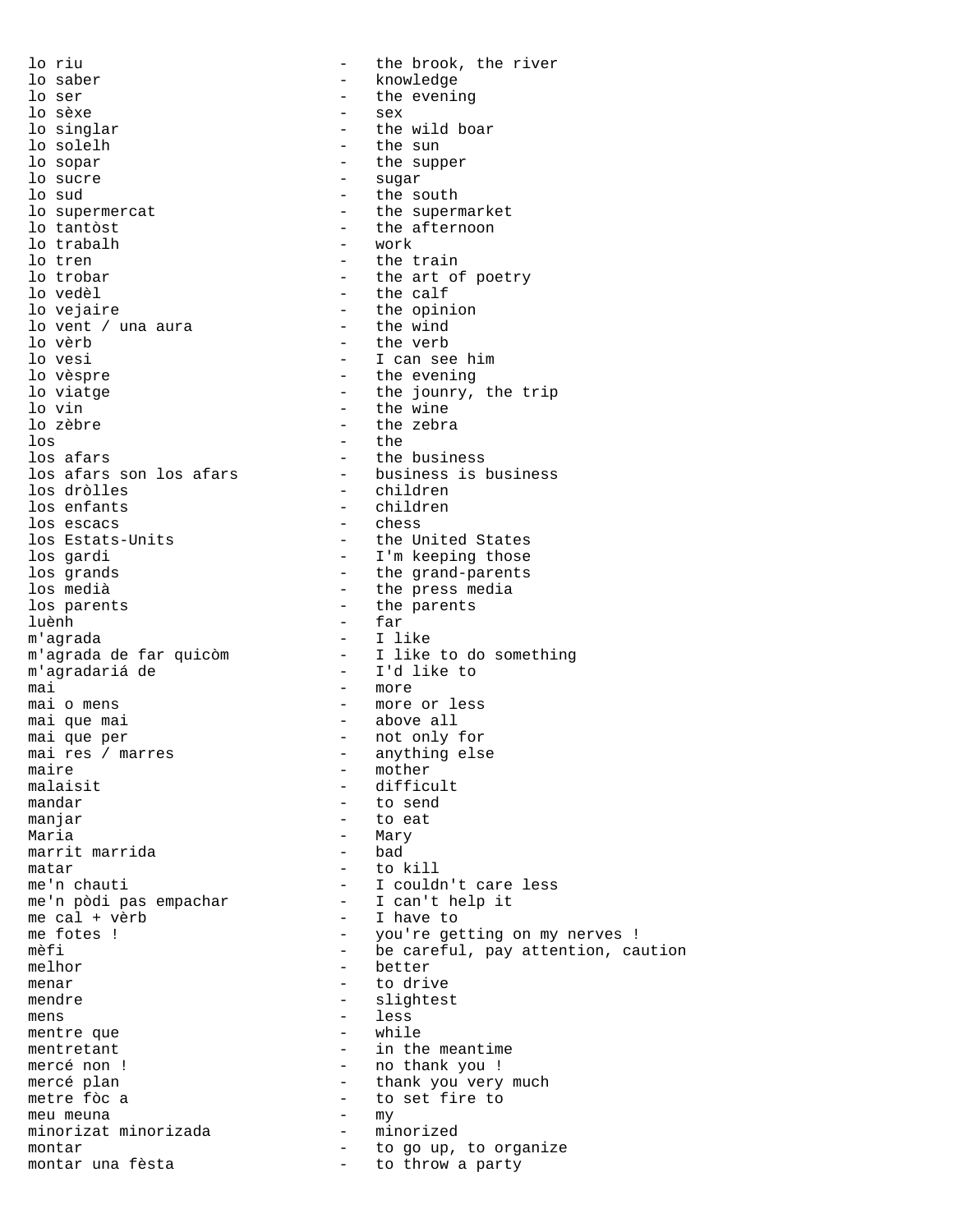morir  $-$  to die n'ai un sadol - I'm fed up - to look like one n'i a pro  $-$  there's enough nadar - to swim ne - some, of those ne sabi pas res entrants and the sabi pas rest and the sabi passes of the sabi passes of the same states of the ne vesi pas cap  $-$  I don't see any negar - to drawn<br>negre negra negre negra netejar - to clean up nèva  $-$  it's snowing ni per tot  $-$  and yet non - no nos en el estado en el estado en el estado en el estado en el estado en el estado en el estado en el estado en<br>En el estado en el estado en el estado en el estado en el estado en el estado en el estado en el estado en el nos agradariá de - we'd like to - the two of us<br>- we nosautres nosautras - we<br>
nòstre nòstra - our nòstre nòstra<br>nòu - new, nine<br>- new nòu nòva o - or - don't do it ! òc  $\overline{)}$  - yes, occitan<br>occitan occitana - occitan - occitan occitan occitana<br>Occitània - Occitany òli - oil olimpic olimpica òm - they; you òm ditz que  $-$  it is said that onèst onèsta onèst onèsta ongan - this year ont que siá  $\begin{array}{ccc} - & \text{wherever they are} \\ - & \text{order} \end{array}$ oral orala òsca ! - congratulations - bravo ! congratulations paire  $\qquad \qquad -$  father paratge - nobleness parlar  $-$  to speak; to talk partir  $\qquad \qquad$  - to leave pas - not pas cap de pas jamai pus - never again pas pus  $\overline{a}$  - not anymore pas pus tard qu'arser  $-$  no later than yesterday at night pas qu'un còp ! - just once ! pas res - nothing - nothing pas res pus entitled by the mothing left passat  $-$  previous, past pe çò que - because pecaire !  $\qquad \qquad -$  too bad ! alas ! poor him, them ! pegar  $-$  to glue Pèire - Peter pel mai de  $-$  because of pels arbres  $-$  in the trees penalizar - to penalize<br>
pendent - during pendent - during<br>nensar - to this pensar - to think per - to, by, for per carrièra  $-$  in the street<br>
per de qué ?  $-$  why ? per de qué ? per exemple  $-$  for example, for instance per fin de  $-$  in order to per malastre  $-$  unfortunately per tèrra  $-$  on the ground<br>per tot jamai  $-$  for ever per tot jamai - for ever per vendre  $\qquad \qquad$  - for sale perfècte perfècta perfècte perfècta - perfect perque - because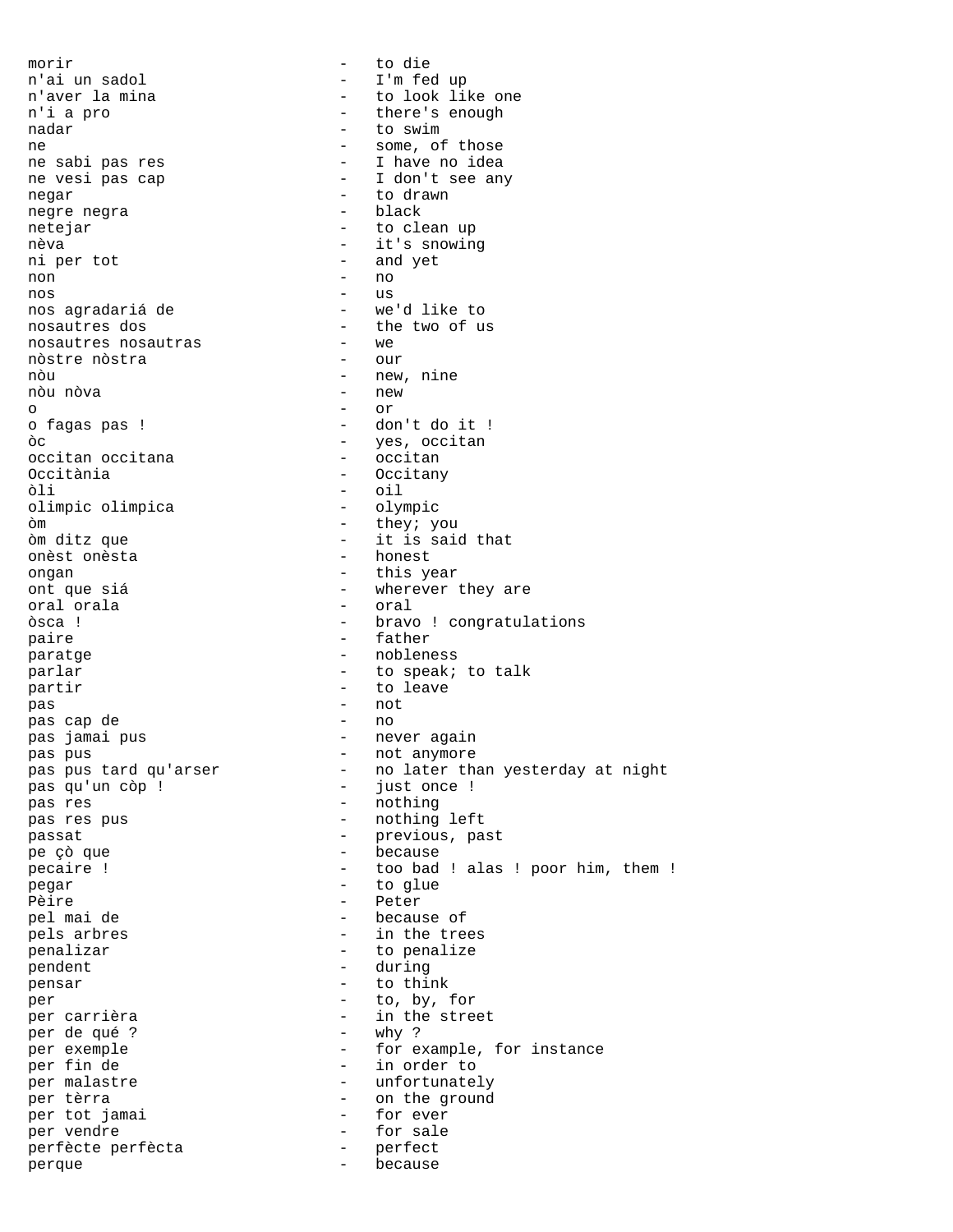perqué - why perqué pas ?  $-$  why not ? pescar  $\overline{\phantom{a}}$  - to fish petar - to fart picar de las mans<br>pichon pichona pichon pichona - small, little<br>pichòt pichòta - small, little pichòt pichòta - small, little<br>pièger - worse piós piosa plan - a lot of, very<br>plan - a lot of, very, plan - very plan coralament  $\qquad -$  kind regards plan segur - of course planièr planièra - flat plen plena plòu - it's raining - to be able to<br>poder - to be able to<br>polit polida - handsome, beam possible possibla -<br>pòt arribar - it happens pr'aquò - yet, still pregar - to pray pren-te garda ! - be careful ! prene - to take prèst prèsta - ready prigond prigonda pro  $\overline{p}$  - enough produsir  $\overline{r}$  - to product promòure - to promote provar - to prove Provença en el estado en el estado en el energia en el estado en el energia en el estado en el estado en el es<br>En el estado en el estado en el estado en el estado en el estado en el estado en el estado en el estado en el e pujar  $-$  to go up puslèu - rather putanejar - to be a whore qual ?  $-$  who ?  $-$  who ? quand  $\frac{1}{2}$  - when quand  $\frac{1}{2}$  sosca  $\frac{1}{2}$  - when quant ?  $\frac{1}{2}$  and  $\frac{1}{2}$  and  $\frac{1}{2}$  and  $\frac{1}{2}$  and  $\frac{1}{2}$  and  $\frac{1}{2}$  and  $\frac{1}{2}$  and  $\frac{1}{2}$  and  $\frac{1}{2}$  and  $\frac{1}{2}$  and  $\frac{1}{2}$  and  $\frac{1}{2}$  and  $\frac{1}{2}$  and  $\frac{1}{2}$  and  $\frac{1}{2}$  and  $\frac{$ que - that que non pas ! que se pòsca<br>qué vòls dire ?<br>quebec quebequés quebequesa quèrre  $\overline{\phantom{a}}$  - to fetch qui - who quicòm - something quicòm mai  $-$  something else quilhar  $-$  to be horny quitament se quora ? - when ? rai d'aquò ! revirar  $-$  to translate s'enganar - to be mistaken sa femna  $-$  his wife

- small, little<br>- to applaud - worse<br>- pious - a lot of, very, well plan mai causas  $\qquad \qquad$  - far more things plorar  $-$  to cry, to weep<br>plòu  $-$  it's raining - handsome, beautiful<br>- possible pro es pro ! - enough is enough ! - when you think of it - what time is it ? que cal faire ? - what has to be done ? - what to do ?<br>- no ! qué se passa ?  $\overline{\phantom{a}}$  - what's happening ?<br>
que se pòsca  $\overline{\phantom{a}}$  - possible - what do you mean ?<br>- quebecois quichar  $-$  to insist, to pres quilha la man ! - raise the hand ! quin sospresa ! - what a surprise<br>
quitament se - even if recebre  $-$  to receive, to get s'enamorar  $-$  to fall in love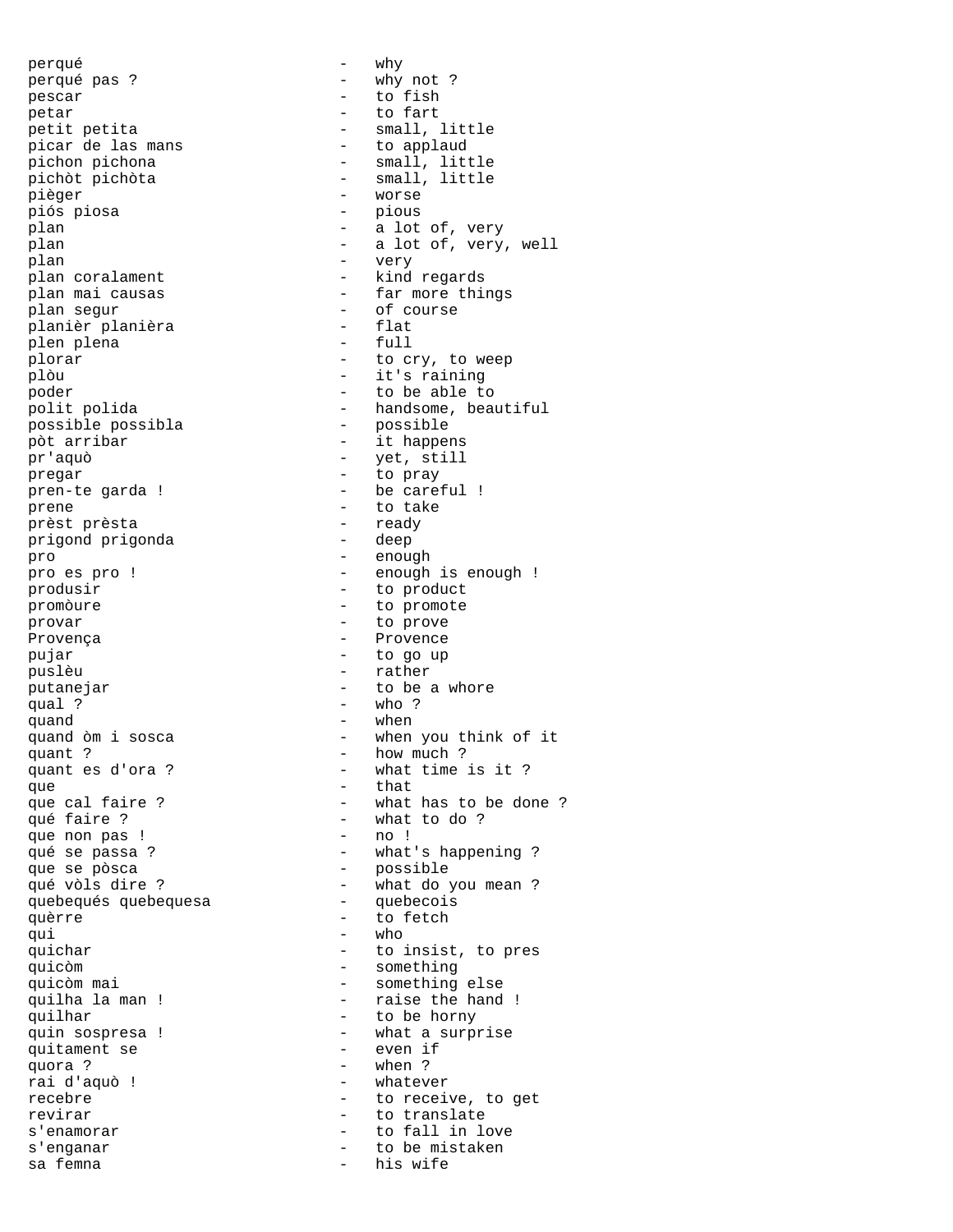sabent - intelligent sabes - you know sabi - I know sabi çò que sabi  $-$  I know what I know sabi pas sabi pas  $-$  I don't know<br>sabi pas ont  $-$  I don't know sabi pas ont  $\begin{array}{ccc} - & I \text{ don't know where} \\ - & \text{maybe} \end{array}$ - maybe sarrar  $\overline{a}$  = to come closer<br>saupre; saber = to know saupre; saber  $se$  - if se'n anar  $-$  to go away<br>se'n planquèt pas  $-$  he didn't it se'n planguèt pas<br>se debanar - to take place se desrevelhar  $-$  to wake up se mainar  $-$  to realize se marridar  $-$  to get married se passar  $-$  to happen se pausar  $-$  to have a rest se pòt - perhaps, maybe se servir de<br>se te plai se te plai de la commune de la commune de la commune de la commune de la commune de la commune de la commune d<br>
Se de la commune de la commune de la commune de la commune de la commune de la commune de la commune de la com - to get dressed se vos plai  $-$  please segon  $\overline{\phantom{a}}$  = according to  $\overline{\phantom{a}}$  = as segon que segur segura - sure, secure sempre - always Sénher – Mr sens<br>sens cap de problèma<br>- without - without - without a problem<br>- not to mention sens doblidar - not to ments are not to ments are not to ments of the sense que sens que  $-$  without siás pas tan nèci ! - don't be so stupid ! soi de retorn - I'm back<br>soi ieu / som ieu / siáu ieu - it's me ! soi ieu / som ieu / siáu ieu<br>sol sola - only<br>- only then solament alara solelha - it's sunny solid solida - it's sunny - it's sunny - it's sunny - it's sunny - it's sunny - it's sunny - it's sunny - it's sunny - it's sunny - it's sunny - it's sunny - it's sunny - it's sunny - it's sunny - it's solid solida son aquí ! - here they are ! son fòrça  $-$  they are quite a few<br>son òme  $-$  her husband son òme - her husband - call him !<br>- only soncament<br>sòr sòr - sister soscar  $-$  to think<br>sovent  $-$  often - often subretot - above all sul pic - right now t'aimi - I love you t'espèri aicí aquí - I'll wait for you here t'esta plan !  $\overline{\phantom{a}}$  - that suits you well ! tal coma es  $-$  as he/she is talent - hunger tampar / tancar - to close tan: tant - so tan; tant tanben - too tanlèu - as soon as tanpauc - neither tanplan - maybe, perhaps<br>tardièrtardièra - late - late tardièr tardièra tastar - to taste tè de la contratte de la contratte de la contratte de la contratte de la contratte de la contratte de la contra te'n plangeriás - you'd regret it té ! - well ! ten-te fièr ! - take care ! tenètz ! - see ! Tèrra  $-$  the Earth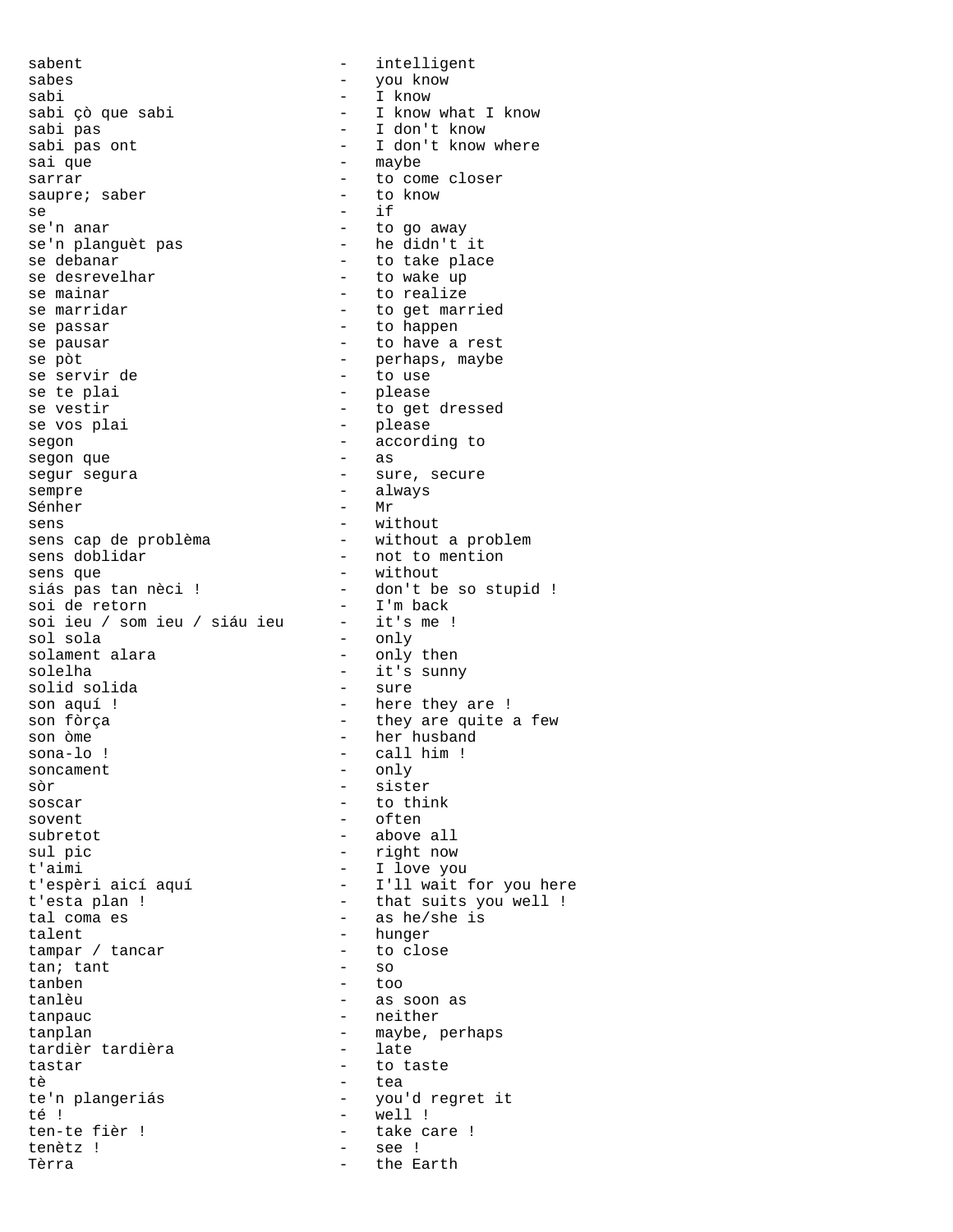thank you - mercé tolerar  $\qquad \qquad$  - to tolerate torna ! - come back ! tot aquò - all that tot tota tots totas totjorn - always totòm sap que  $-$  everybody knows that trabalhar - to work traïr  $-$  to betray tre que  $-$  as soon as<br>
trist trista  $-$  sad trist trista trobar - to find tròp - too much tròp de - too much tròp de causas  $\qquad \qquad -$  too many things tu - you tuar - to kill uèi - today<br>un abitarèla - - a mot un acamp  $-$  a rally, a meeting<br>un acuelh  $-$  a homepage, a gree un aeropòrt  $-$  the airport un airal<br>un albricòt de la component de la componentativa de la componentativa de la componentativa de la componentativ<br>componentativa de la componentativa de la componentativa de la componentativa de la componentativa de un altar  $-$  an altar un amassada  $\qquad \qquad$  - a rally, a meeting un amistat  $-$  a friendship un amor - a love un anet  $-$  a duck un angèl  $-$  an angel un apartament  $\overline{a}$  - an apartment, a flat un arbre - the tree un arma  $-$  a soul un armari  $-$  a closet un art<br>un artista  $\begin{array}{ccc} - & \text{art} \\ - & \text{ant} \end{array}$ un ase  $-$  a donkey un attentat  $\qquad \qquad -$  a terror attack un aucèl - a bird un avion - a plane un bèl brieu  $-$  a long time<br>un biais  $-$  a way, a bia un biais - a way, a bias, a means un biais de - a way of un cafè  $-$  a café, coffee un calculation un calinhaire - a lover un cantaire una cantaira - a singer un cap-d'òbra - a masterpiece un caumaire  $-$  a striker un caval  $\qquad \qquad$  - a horse un chèc  $-$  a cheque / a check<br>un convit  $-$  a guest un còp de mai  $-$  once more, one more time un còp èra  $-$  once upon a time un damatge  $-$  a damage un departament - a department<br>un disc - a disc un ecran  $\overline{\phantom{a}}$  - a screen un elefant  $\qquad \qquad$  - an elephant un ensenhament  $-$  a teaching un episodi - an episode un eriç - a hedgehog un escagaròl - a snail un escais - a nickname un escrivan una escrivana - a writer un esfòrç - an effort

- all in occitan<br>- all - a motel - a homepage, a greeting - an apricot - a rainbow - an artist - a calculation<br>- a lover - a guest - a disc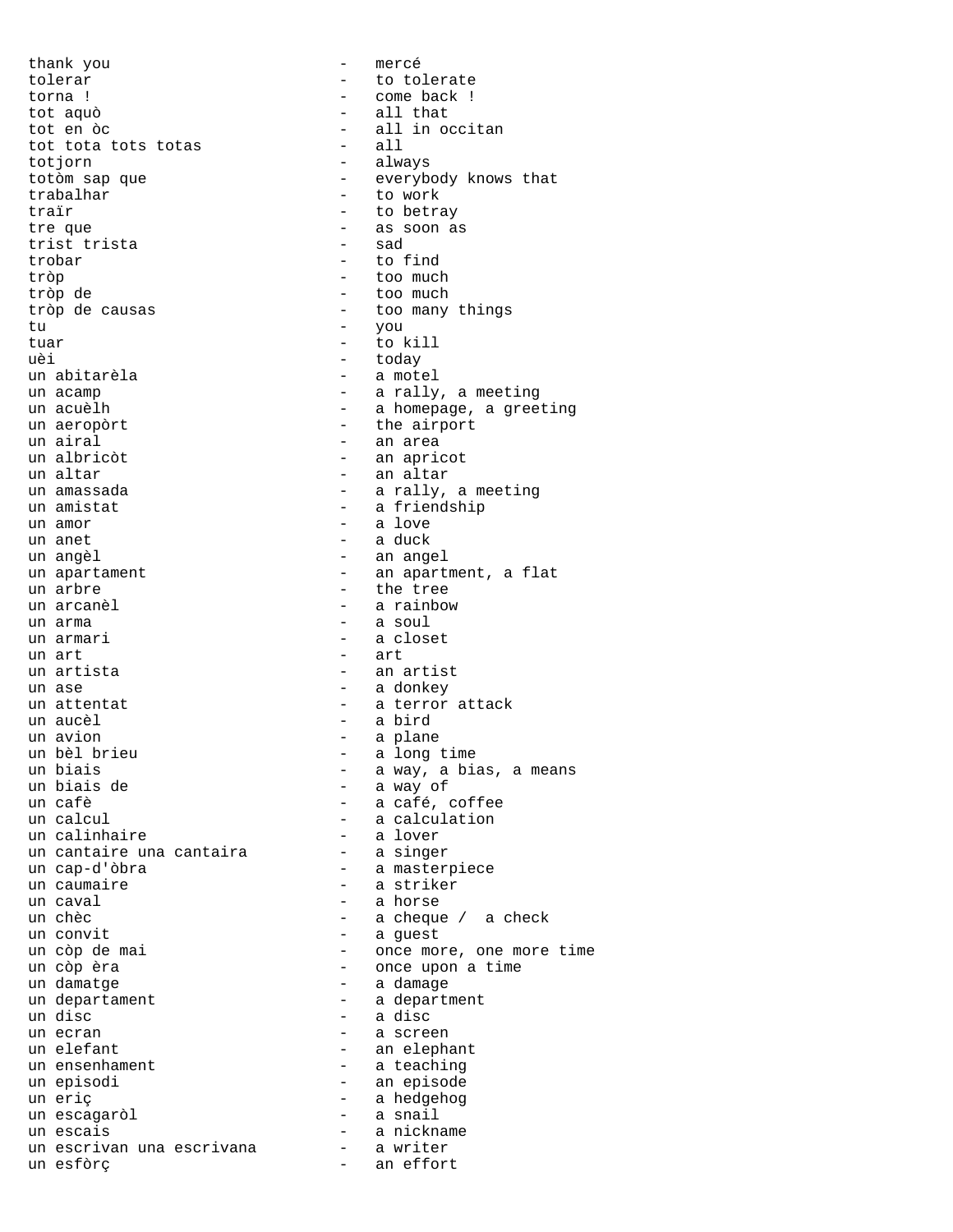un esglasi  $-$  a ghost un esperit - a mind un espleit / un esplech un espòrt  $-$  a sport un esquiròl  $-$  a squirrel un èsser  $-$  a being un estagi  $-$  a work experience / an internship un estat  $\overline{\phantom{a}}$  - a state un estatua  $\qquad \qquad$  - a statue un estiu  $-$  a summer un èstre  $-$  a being un èuro - a euro un fax  $-$  a fax un fial - a thread un fòc / un fuòc<br>un forn - an oven un garatge  $-$  a garage un glacet<br>un quit una guita - an ice crean un guit una guita<br>un imatge un imatge - an image un immòble - a building, a block of flats - a hell un invèrn - a winter un irange - an orange un jorn non l'autre - every two days un lexic - a lexicon un mainatge  $\qquad \qquad$  - a child un manjasang  $\overline{\phantom{a}}$  - a vampire un maridatge  $-$  a wedding un mastegon - a chewing-gum un mejan un mes - a month un messatge - a message un messorguièr un moment  $\overline{\phantom{a}}$  - a moment un nivol - a cloud un nonsen and a nonsense un numerò - a number un obrièr una obrièra un ocean - an ocean - hatred un oficièr  $-$  an officer un oliu  $-$  an olive tree<br>un õme  $-$  a man  $-$  a man - a man un omenatge  $-$  a tribut un oncle  $\overline{\phantom{a}}$  an uncle  $\overline{\phantom{a}}$  an uncle  $\overline{\phantom{a}}$  an uncle  $\overline{\phantom{a}}$  an uncle  $\overline{\phantom{a}}$ - a computer un ordernador en el estrello a computer, a PC, a desktop un ors - a bear - a pussy un òrt  $-$  a garden un òs - a bone - a house un ostalàs  $-$  a big house un paradís - a heaven un pastre  $\qquad \qquad$  - a shephard  $un$  pauc  $-$  a few un pè - a foot un pega-solet - a sticker un pel  $-$  a hair un permés  $\qquad \qquad -$  a licence, a consent un pervèrs  $\overline{\phantom{a}}$  - a pervert un pescajon en el estatunidad en la pancake un placard  $\qquad$  - a poster un poton - a kiss un produit  $\qquad \qquad -$  a product un provèrbi  $-$  a saying un punt de vista  $-$  a point of view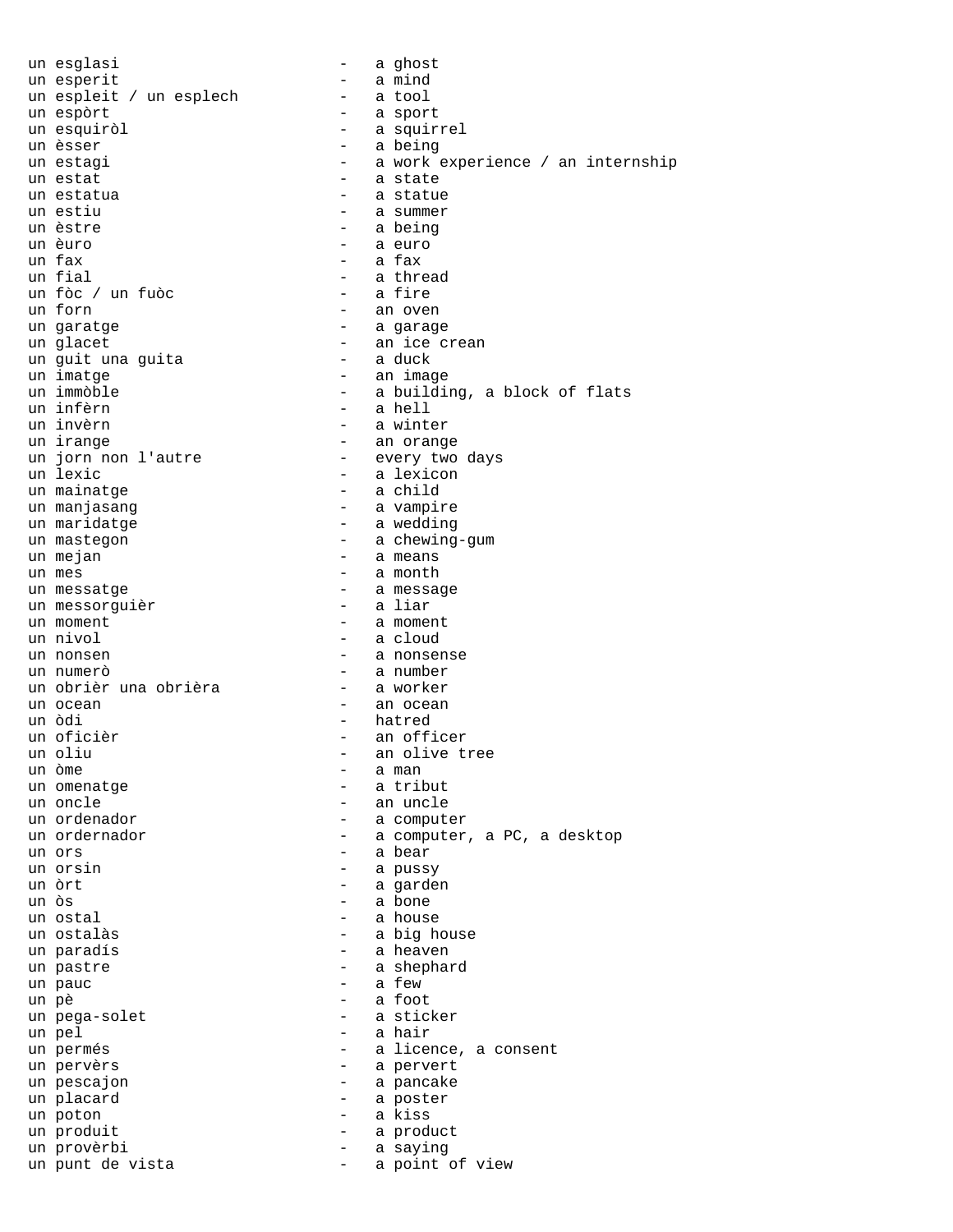un risolet - a smiley un rit una rita un ròc - a rock un roman  $-$  a novel un sit  $-$  a website un slip  $-$  briefs un soldat<br>
un solelh-còlc<br>
- a sunset<br>
- a sunset - a sunset un sorire  $-$  the smile un sosmarin a music e a submarine un temple  $-$  a temple, a protestant church un tèrratremol - an earthquake un tir una tira un trauc  $\qquad \qquad -$  a hole un una  $-$  a, an, one un uòu - an egg un vampir  $-$  a vampire un vilatge  $-$  a village una accion  $\overline{\phantom{a}}$  - action una agéncia  $-$  an agency una aisina  $\overline{\phantom{a}}$  - a tool una alberga - a hotel - a year una aranha  $-$  a spider una armada  $\qquad \qquad$  - an army una assegurança  $\overline{\phantom{0}}$  - an insurance una autopista  $-$  a motorway una avenguda  $\overline{\phantom{a}}$  - an avenue una basa legala  $-$  a legal basis una bicicletta - a bicycle, a bike una calçadura una cançon  $-$  a sing una cauma  $\overline{\phantom{a}}$  - a strike una causa  $\qquad \qquad$  - a thing una cigarreta  $\begin{array}{ccc}\n-\end{array}$  a cigarette una clau - a key una còca a care a cake una conversa  $\qquad \qquad -$  a conversation una convida este este una convida una crosada  $\qquad \qquad \qquad -$  a crusade una crotz  $\qquad \qquad$  - a cross una dicha  $-$  a saying una diva - a goddess una ensalada - a salad una èrba - grass una èrsa - a wave - a broom una escòla  $-$  a school una espasa  $\qquad \qquad \qquad$  - a sword una estela  $\overline{\phantom{a}}$  - a star una estona  $\qquad \qquad \qquad -$  a moment una fasa  $\qquad \qquad \qquad$  - a phase una faula  $\qquad \qquad$  - a fable una femna - a woman una fotò - a pic, a photograph - a leaf una galariá - a gallery una galejada una gara<br>una gorrina - a station<br>- a dyke una gorrina una gramatica  $\overline{a}$  - a grammar una granhòta - a frog una idèa - an idea una illa - an island - an island una istòria  $-$  a history, a story una lesbiana  $-$  a lesbian una letra  $\qquad \qquad -$  a letter